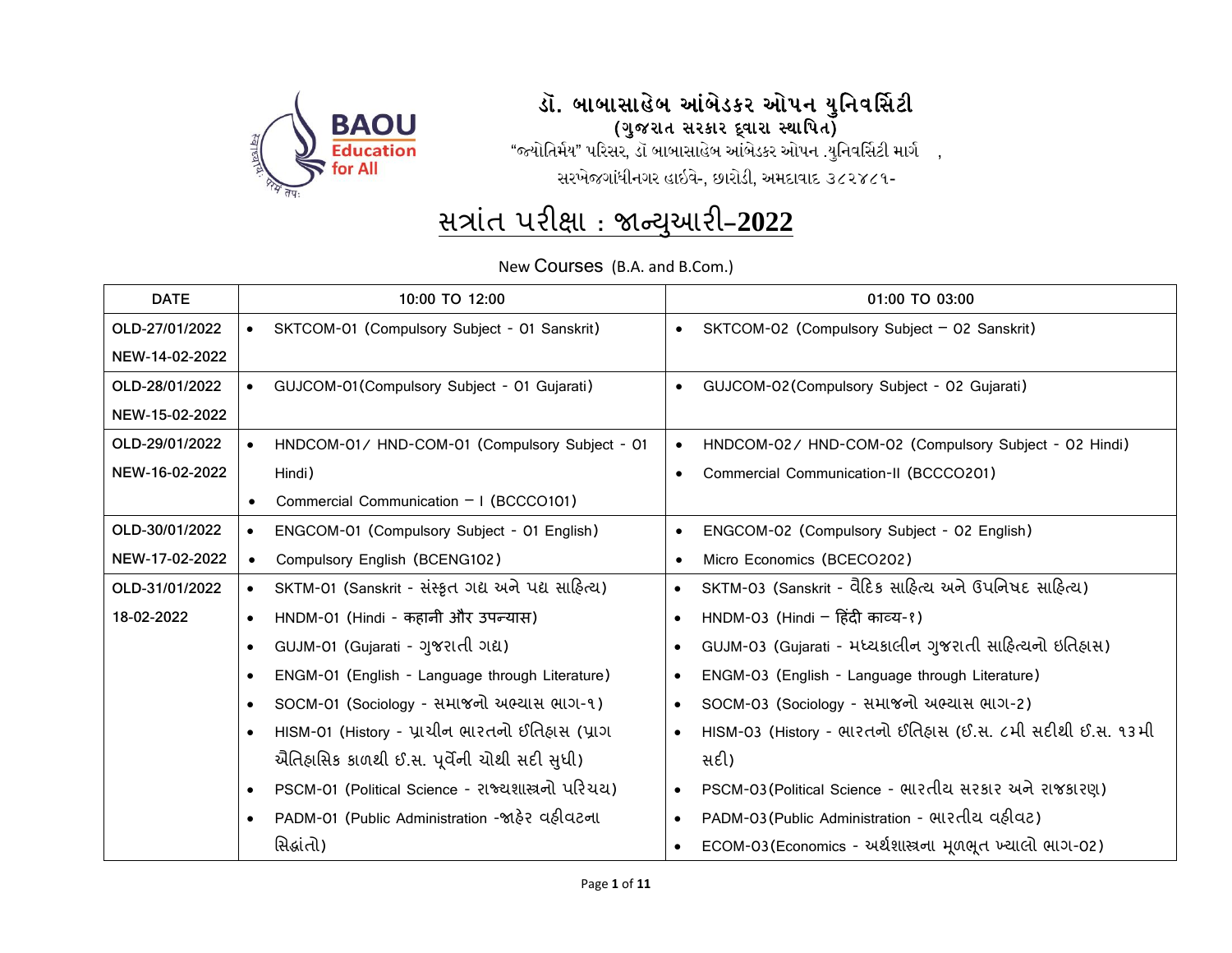|                |           | ECOM-01 (Economics - અર્થશાસ્ત્રના મૂળભૂત ખ્યાલો            |           | Cost Accounting (BCCAC203)                                          |
|----------------|-----------|-------------------------------------------------------------|-----------|---------------------------------------------------------------------|
|                |           | ભાગ-૧)                                                      |           | Financial Accounting (BCFACN103)                                    |
|                |           | Financial Accounting (BCFAC103)                             |           |                                                                     |
| OLD-01/02/2022 | $\bullet$ | SKTM-02 (Sanskrit - संस्कृत नाट्य स्त्रोत अने मुझ्तड डाव्य) | $\bullet$ | SKTM-04 (Sanskrit - આર્ષ મહાકાવ્યો)                                 |
| NEW-19-02-2022 | $\bullet$ | HNDM-02 (Hindi - नाटक और निबंध)                             |           | HNDM-04(Hindi - हिंदी काव्य-२)                                      |
|                | $\bullet$ | GUJM-02 (Gujarati - ગુજરાતી પદ્ય)                           |           | GUJM-04 (Gujarati - મધ્યકાલીન ગુજરાતી સાહિત્યનું સ્વરૂપ –           |
|                |           | ENGM-02 (English - The Structure of Modern English)         |           | આખ્યાન)                                                             |
|                |           | SOCM-02 (Sociology - सारतमां समाજ ભાગ-१)                    |           | ENGM-04 (English - The Structure Of Modern English)                 |
|                |           | HISM-02 (History - પ્રાચીન ભારતનો ઈતિહાસ (ઈ.સ.પૂર્વે        |           | SOCM-04 (Sociology - ભારતમાં સમાજ ભાગ-2)                            |
|                |           | 320 થી ઈ.સ. 8મી સદી સુધી)                                   |           | HISM-04 (History - ભારતનો ઈતિહ્વસ - સલ્તનત યુગ (ઈ.સ. ૧૩મી           |
|                |           | PSCM-02 (Political Science - सर अरी तंत्रव्यवस्था)          |           | સદીથી ઈ.સ. ૧૫મી સદી)                                                |
|                |           | PADM-02 (Public Administration - સંચાલનના સિદ્ધાંતો)        |           | PSCM-04 (Political Science - આધુનિક બંધારણો)                        |
|                |           | ECOM-02 (Economics - સ્વાતંત્ર્ય પ્રાપ્તિ પછીનો ભારતનો      |           | PADM-04 (Public Administration - નાગરિક વહીવટ)                      |
|                |           | આર્થિક વિકાસ : ભાગ-૧)                                       |           | ECOM-04 (Economics - સ્વાતંત્ર્ય પ્રાપ્તિ પછીનો ભારતનો આર્થિક       |
|                |           | Business Organization & Management (BCBOM104)               |           | વિકાસ ભાગ-2)                                                        |
|                |           |                                                             |           | Corporate Accounting (BCCOA204)                                     |
|                |           |                                                             |           | Business Organization & Management (BCBOMN104)                      |
| OLD-02/02/2022 | $\bullet$ | SKTS-01 (Sanskrit - संस्कृत गद्य अने पद्य साहित्य)          | $\bullet$ | SKTM-05 (Sanskrit - સ્વપ્નવાસવદત્તમ્ અને વિક્રમોર્વશીયમ્)           |
| NEW-20-02-2022 | $\bullet$ | HNDS-01 (Hindi - कहानी और उपन्यास)                          |           | HNDM-05 (Hindi - हिन्दी साहित्य का इतिहास एवं साहित्य परिचय-१)      |
|                | $\bullet$ | GUJS-01 (Gujarati - ગુજરાતી ગદ્ય)                           |           | GUJM-05(Gujarati - અર્વાચીન ગુજરાતી સાહિત્યનુ સ્વરૂપ – ટૂંકીવાર્તા) |
|                |           | ENGS-01 (English - Language through Literature)             |           | ENGM-05 (English - Communication Skills In English-01)              |
|                |           | SOCS-01 (Sociology - સમાજનો અભ્યાસ ભાગ-૧)                   |           | SOCM-05 (Sociology - સમાજશાસ્ત્રીય વિચારકો ભાગ-1)                   |
|                | $\bullet$ | HISS-01 (History - પ્રાચીન ભારતનો ઈતિહાસ (પ્રાગ             | $\bullet$ | HISM-05 (History - મુધલકાલીન ભારતનો રાજકીય અને આર્થિક               |
|                |           | ઐતિહ્વસિક કાળથી ઈ.સ. પૂર્વેની ચોથી સદી સુધી)                |           | ઈતિહ્વસ (ઈ.સ. ૧૬મી સદીથી ઈ.સ. ૧૮મી સદીના મધ્ય સુધી)                 |
|                | $\bullet$ | PSCS-01 (Political Science - રાજ્યશાસ્ત્રનો પરિચય)          |           | PSCM-05 (Political Science - ભારતીય લોકશાહી સિદ્ધાંત અને વ્યવહાર)   |
|                |           | PADS-01 (Public Administration -જાહેર વહીવટના સિદ્ધાંતો)    | $\bullet$ | PADM-05 (Public Administration - વિકાસ વહીવટ)                       |
|                |           | ECOS-01 (Economics - અર્થશાસ્ત્રના મૂળભૂત ખ્યાલો ભાગ-       | $\bullet$ | ECOM-05 (Economics - પ્રાથમિક આંકડાશાસ્ત્રીય રીતો અને મોજણી         |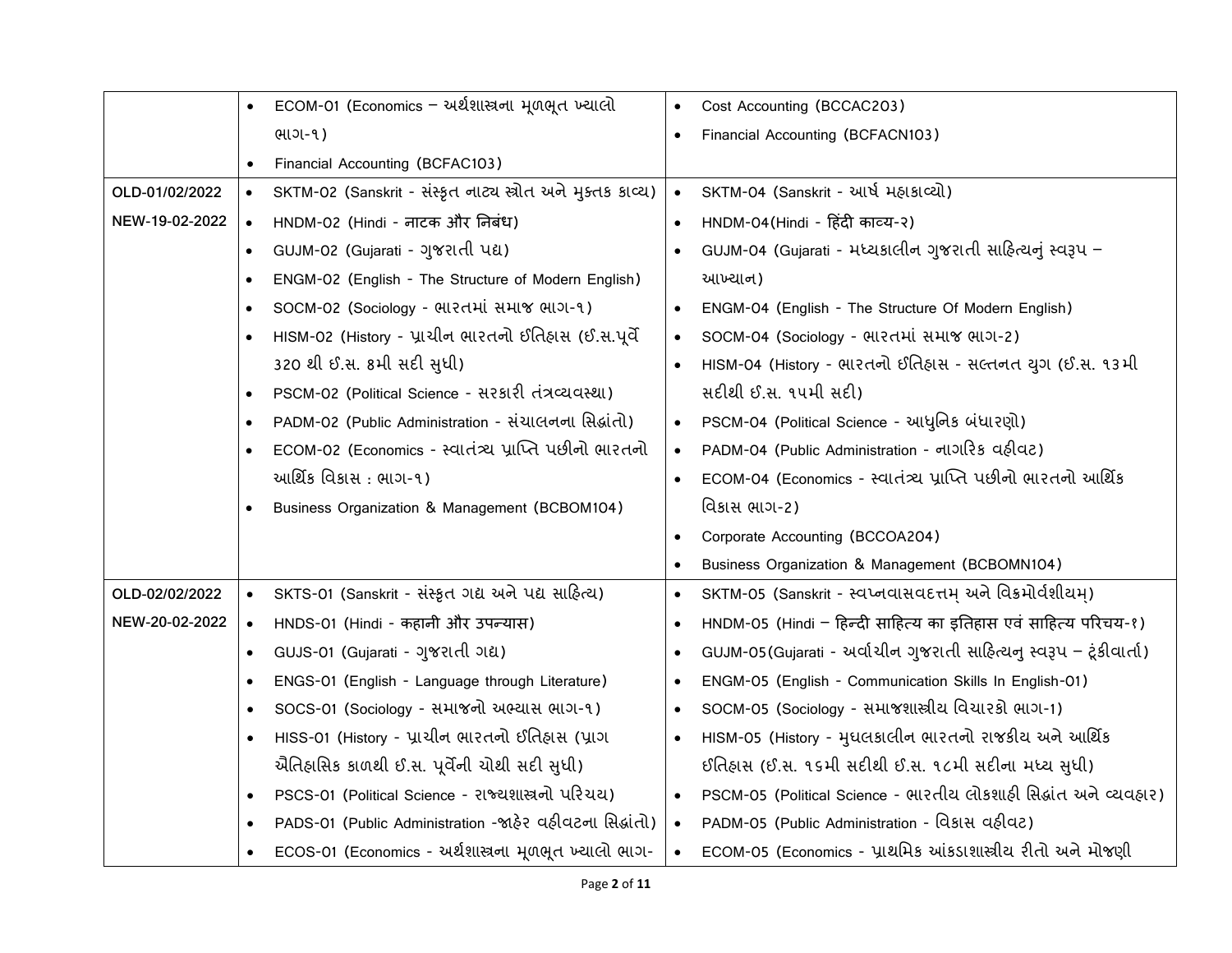|                |           | ৭)                                                          |           | ૫ધ્ધતિઓ)                                                          |
|----------------|-----------|-------------------------------------------------------------|-----------|-------------------------------------------------------------------|
|                | $\bullet$ | Micro Economics (BCECO105)                                  |           | Taxation (BCTAX205)                                               |
|                |           |                                                             |           | Micro Economics (BCECON105)                                       |
| OLD-03/02/2022 | $\bullet$ | SKTS-02 (Sanskrit - સંસ્કૃત નાટ્ય સ્ત્રોત અને મુક્તક કાવ્ય) | $\bullet$ | SKTS-03 (Sanskrit - વૈદિક સાહિત્ય અને ઉપનિષદ સાહિત્ય)             |
| NEW-21-02-2022 | $\bullet$ | HNDS-02 (Hindi - नाटक और निबंध)                             |           | HNDS-03 (Hindi - हिंदी काव्य-१)                                   |
|                | $\bullet$ | GUJS-02 (Gujarati - ગુજરાતી પદ્ય)                           |           | GUJS-03 (Gujarati - મધ્યકાલીન ગુજરાતી સાહિત્યનો ઇતિહાસ)           |
|                | $\bullet$ | ENGS-02 (English - The Structure of Modern English)         |           | ENGS-03 (English - Language through Literature)                   |
|                | $\bullet$ | SOCS-02 (Sociology - सारतमां समाજ लाग-१)                    |           | SOCS-03 (Sociology - સમાજનો અભ્યાસ ભાગ-2)                         |
|                |           | HISS-02 (History - પ્રાચીન ભારતનો ઈતિહાસ (ઈ.સ.પૂર્વે        |           | HISS-03 (History - ભારતનો ઈતિહાસ (ઈ.સ. ૮મી સદીથી ઈ.સ. ૧૩મી        |
|                |           | 320 થી ઈ.સ. 8મી સદી સુધી)                                   |           | સદી)                                                              |
|                | $\bullet$ | PSCS-02 (Political Science - सरधारी तंत्रव्यवस्था)          |           | PSCS-03 (Political Science - ભારતીય સરકાર અને રાજકારણ)            |
|                | $\bullet$ | PADS-02 (Public Administration - સંચાલનના સિદ્ધાંતો)        |           | PADS-03 (Public Administration - ભારતીય વઠીવટ)                    |
|                | $\bullet$ | ECOS-02 (Economics - સ્વાતંત્ર્ય પ્રાપ્તિ પછીનો ભારતનો      |           | ECOS-03 (Economics - અર્થશાસ્ત્રના મૂળભૂત ખ્યાલો ભાગ-02)          |
|                |           | આર્થિક વિકાસ : ભાગ-૧)                                       |           | Company Law (BCCOL206)                                            |
|                | $\bullet$ | Business Management - I (BCBMG108)                          |           |                                                                   |
|                | $\bullet$ | Accounting & Finance - I (BCACF109)                         |           |                                                                   |
|                | $\bullet$ | Computer Overview and its Applications (BCCOA110)           |           |                                                                   |
| OLD-04/02/2022 | $\bullet$ | ENVCOM-01 (Compulsory Subject - 01 માનવ પર્યાવરણ)           |           | SKTS-04 (Sanskrit - આર્ષ મહાકાવ્યો)                               |
| NEW-22-02-2022 | $\bullet$ | Secretarial Practice (BCSEP106)                             |           | HNDS-04 (Hindi - हिंदी काव्य-२)                                   |
|                | $\bullet$ | Human Environment (BCHEN107)                                |           | GUJS-04 (Gujarati - મધ્યકાલીન ગુજરાતી સાહિત્યનું સ્વરૂપ – આખ્યાન) |
|                |           |                                                             |           | ENGS-04 (English - The Structure Of Modern English)               |
|                |           |                                                             |           | SOCS-04 (Sociology - ભારતમાં સમાજ ભાગ-2)                          |
|                |           |                                                             |           | HISS-04 (History - ભારતનો ઈતિહાસ - સલ્તનત યુગ (ઈ.સ. ૧૩મી          |
|                |           |                                                             |           | સદીથી ઈ.સ. ૧૫મી સદી))                                             |
|                |           |                                                             |           | PSCS-04 (Political Science - આધુનિક બંધારણો)                      |
|                |           |                                                             |           | PADS-04 (Public Administration - નાગરિક વહીવટ)                    |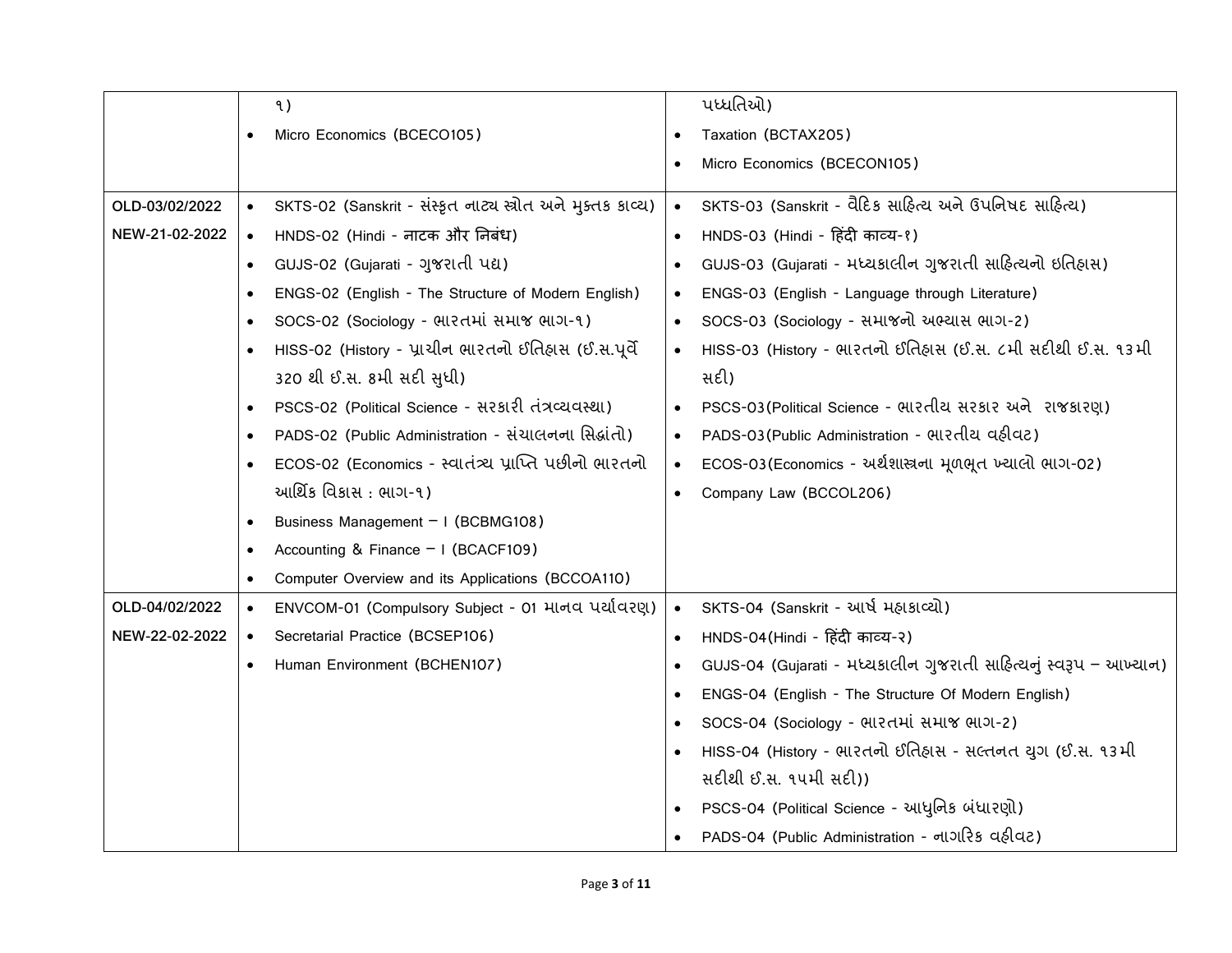|                |           |                                                     |           | ECOS-04 (Economics - स्વાતંત્ર્ય પ્રાપ્તિ પછીનો ભારતનો આર્થિક વિકાસ |
|----------------|-----------|-----------------------------------------------------|-----------|---------------------------------------------------------------------|
|                |           |                                                     |           | ભાગ-2)                                                              |
|                |           |                                                     |           | Business management - II (BCBMG207)                                 |
|                |           |                                                     |           | Accounting & Finance (BCACF208)                                     |
|                |           |                                                     |           | E-Commerce (BCCOA209)                                               |
| OLD-05/02/2022 | $\bullet$ | PGDMAD-101 (Mobile Operating Systems)               | $\bullet$ | ATMCOM-01 (પ્રવાસન બુનિયાદી પાઠ્યક્રમ)                              |
| NEW-23-02-2022 | $\bullet$ | કોમર્શિયલ કોમ્યુનિકેશન-3 (BCCCO301)                 |           | AYSCOM-01 (ચોગપરિચય)/AYS-01 (B.Com.- ચોગવિજ્ઞાન અને                 |
|                |           |                                                     |           | જીવનદર્શન)                                                          |
|                |           |                                                     |           | AINCOM-01 (નેચરોપથી)                                                |
|                |           |                                                     |           | ARHCOM-01 (ગ્રામ્ય સ્વાસ્થ્ય: એક પરિચય)                             |
|                |           |                                                     |           | AHRCOM-01/AHR-COM-01 (માનવ અધિકાર: સમાજ અને વિકાસ)                  |
|                |           |                                                     |           | ALTCOM-01/ALT-COM-01 (ડૉ. બાબાસાફેબ આંબેડકરનં જીવનચરિત્ર            |
|                |           |                                                     |           | અને રાષ્ટ્રીય જીવનમાં પ્રદાન)                                       |
|                |           |                                                     |           | ANMCOM-01 (NGO संयालन)                                              |
|                |           |                                                     | $\bullet$ |                                                                     |
| OLD-06/02/2022 | $\bullet$ | PGDMAD-102 (Object Oriented Concepts and            |           | SKTCOM-03 (Compulsory Subject - 03 Sanskrit)                        |
| NEW-24-02-2022 |           | Programming Using JAVA)                             |           | Business Management - I (BCBMGN108)                                 |
|                | $\bullet$ | ભારતીય અર્થશાસ્ત્ર (BCECO302)                       |           | Accounting & Finance - I (BCACFN109)                                |
| OLD-07/02/2022 | $\bullet$ | PGDMAD-103 (Android Mobile Application Development) | $\bullet$ | GUJCOM-03 (Compulsory Subject - 03 Gujarati)                        |
| NEW-25-02-2022 | $\bullet$ | સંચાલકીય હિસાબી પદ્ધતિ (BCMAC303)                   |           |                                                                     |
| OLD-08/02/2022 | $\bullet$ | PGDMAD-201 (Advance Android Mobile Application)     |           | HNDCOM-03/ HND-COM-03 (Compulsory Subject - 03 Hindi)               |
| NEW-02-03-2022 | $\bullet$ | ઓડિટીંગ (BCAUD304)                                  |           |                                                                     |
|                | $\bullet$ | PGDCL-101 - Cyber Space and its Governance          |           |                                                                     |
|                | $\bullet$ | PGDCS-101 - Principals of Cyber Security            |           |                                                                     |
| OLD-09/02/2022 | $\bullet$ | PGDMAD-202 (Cross Platform Mobile Application       |           | ENGCOM-03 (Compulsory Subject - 03 English)                         |
| NEW-03-03-2022 |           | Development)                                        |           |                                                                     |
|                | $\bullet$ | વેપારી કાયદો (BCBLA305)                             |           |                                                                     |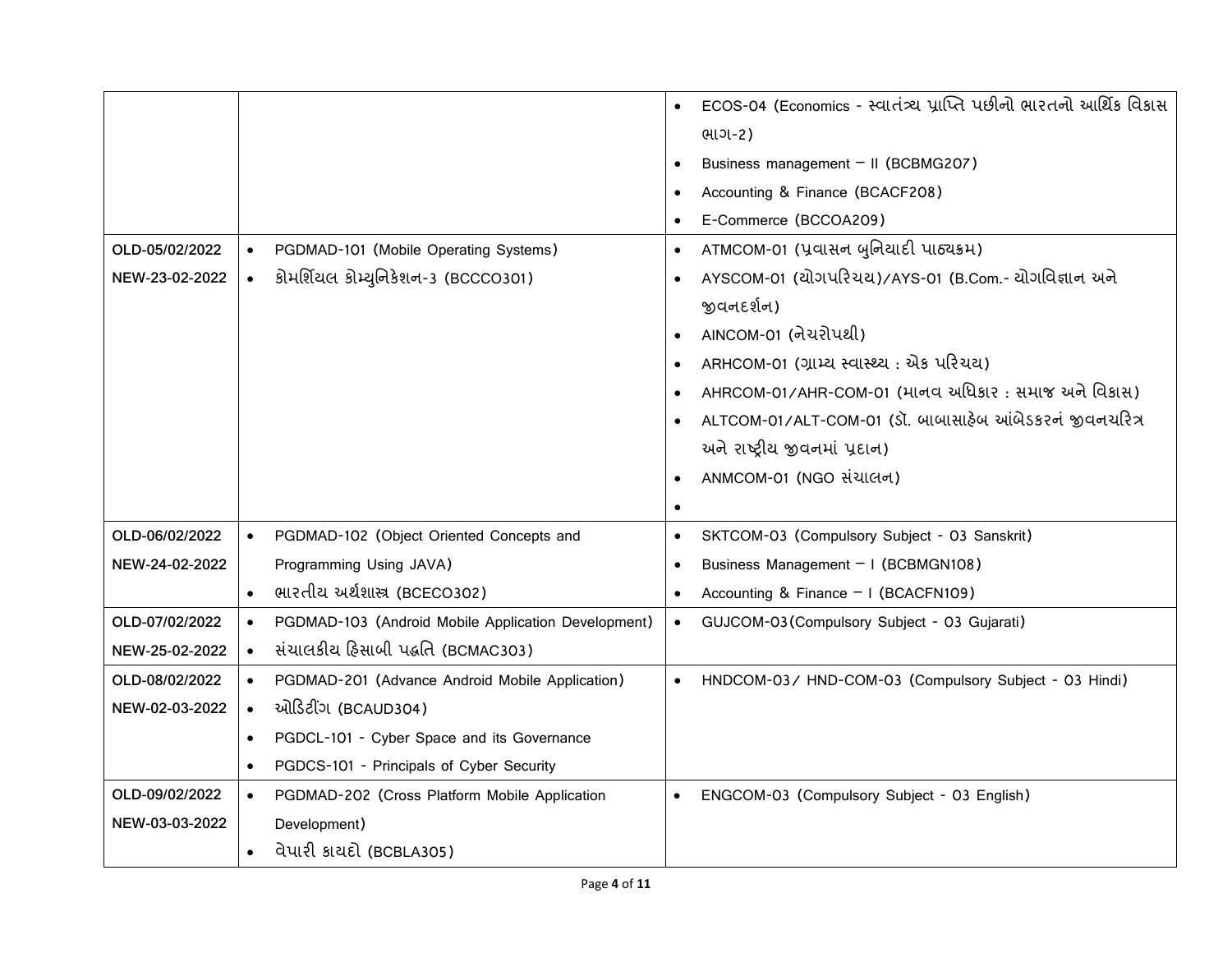|                |           | PGDCL-102 - E-Commerce, E-Governance and E-     |           |                                                               |
|----------------|-----------|-------------------------------------------------|-----------|---------------------------------------------------------------|
|                |           | Contract                                        |           |                                                               |
|                |           | PGDCS-102 - Fundamental of Computer Networking  |           |                                                               |
| OLD-10/02/2022 | $\bullet$ | PGDMAD-203 (Software Lab for Advance Android    |           | SOCM-06 (Sociology - સામાજશાસ્ત્રીય વિચારકો-2)                |
| NEW-04-03-2022 |           | Mobile Application)                             |           | HISM-06 (History - ભારતનો ઇતિહાસ (ઈ.સ.અઢારમી સદીના મધ્ય       |
|                | $\bullet$ | આકડાશાસ્ત્ર (BCSTA306)                          |           | ભાગથી ઓગણીસમી સદીના મધ્ય ભાગ સુધી)                            |
|                | $\bullet$ | PGDCL-103 - Domestic Regulatory Framework       |           | SKTM-06 (Sanskrit - બુધ્ધચરિત અને ચૌરપંચાશિકા)                |
|                |           | PGDCS-103 - Cyber Security Techniques           |           | HNDM-06 (Hindi - हिंदी साहित्य का इतिहास एवं साहित्य परिचय 2) |
|                |           |                                                 |           | GUJM-06 (Gujarati - અર્વાચીન ગુજરાતી સાહિત્યનો ઈતિહાસ)        |
|                |           |                                                 |           | ENGM-06 (English - Understanding Poetry-1)                    |
|                |           |                                                 |           | PSCM-06 (Political Science - આધુનિક ભારતીય રાજનૈતિક           |
|                |           |                                                 |           | વિચારધારાઓ)                                                   |
|                |           |                                                 |           | PADM-06 (Public Administration - slHs aslac)                  |
|                |           |                                                 |           | ECOM-06 (Economics - ભારતમાં સંસ્થાનવાદ સમયે કૃષિ)            |
| OLD-11/02/2022 | $\bullet$ | ધંધાકીય સંચાલન-3 (BCBMG307)                     | $\bullet$ | SOCM-07 (Sociology - સામાજિક સ્તરીકરણ)                        |
| NEW-05-03-2022 | $\bullet$ | એકાઉન્ટિંગ એન્ડ ફાઈનાન્સ-3 (BCACF308)           |           | HISM-07 (History - ભારત : સમાજ, સંસ્કૃતિ તથા પરિવર્તન (૧૬મી   |
|                | $\bullet$ | કોમ્પ્યુટર એકાઉન્ટિંગ-3 (ટેલી) (BCCOA309)       |           | સદીથી ઓગણીસમી સદીના મધ્ય સુધી)                                |
|                | $\bullet$ | PGDCL-104 - Digital Records and Cyber Forensics | $\bullet$ | SKTM-07 (Sanskrit - અલંકાર સાહિત્ય)                           |
|                | $\bullet$ | PGDCS-104 - Computational Number Theory and     |           | HNDM-07 (Hindi - आधुनिक भारतीय साहित्य: नवजागरण और राष्ट्रीय  |
|                |           | Cryptography                                    |           | आंदोलन 1)                                                     |
|                |           |                                                 |           | GUJM-07 (Gujarati - અર્વાચીન ગુજરાતી સાહિત્ય સ્વરૂપનો અભ્યાસ: |
|                |           |                                                 |           | સૉનેટ)                                                        |
|                |           |                                                 |           | ENGM-07 (English - Understanding Poetry-2)                    |
|                |           |                                                 |           | PSCM-07 (Political Science - આંતરરાષ્ટ્રીય સંબંધો)            |
|                |           |                                                 |           | PADM-07 (Public Administration - નાણાકીય વહીવટ ભાગ-09)        |
|                |           |                                                 |           | ECOM-07 (Economics - ભારતમાં હરિયાળી ક્રાંતિ અને આધુનિક કૃષિ) |
| OLD-12/02/2022 |           | Cyber Crime and Offences (PGDCL-201)            |           | SOCM-08 (Sociology - સમાજ અને ધર્મ)                           |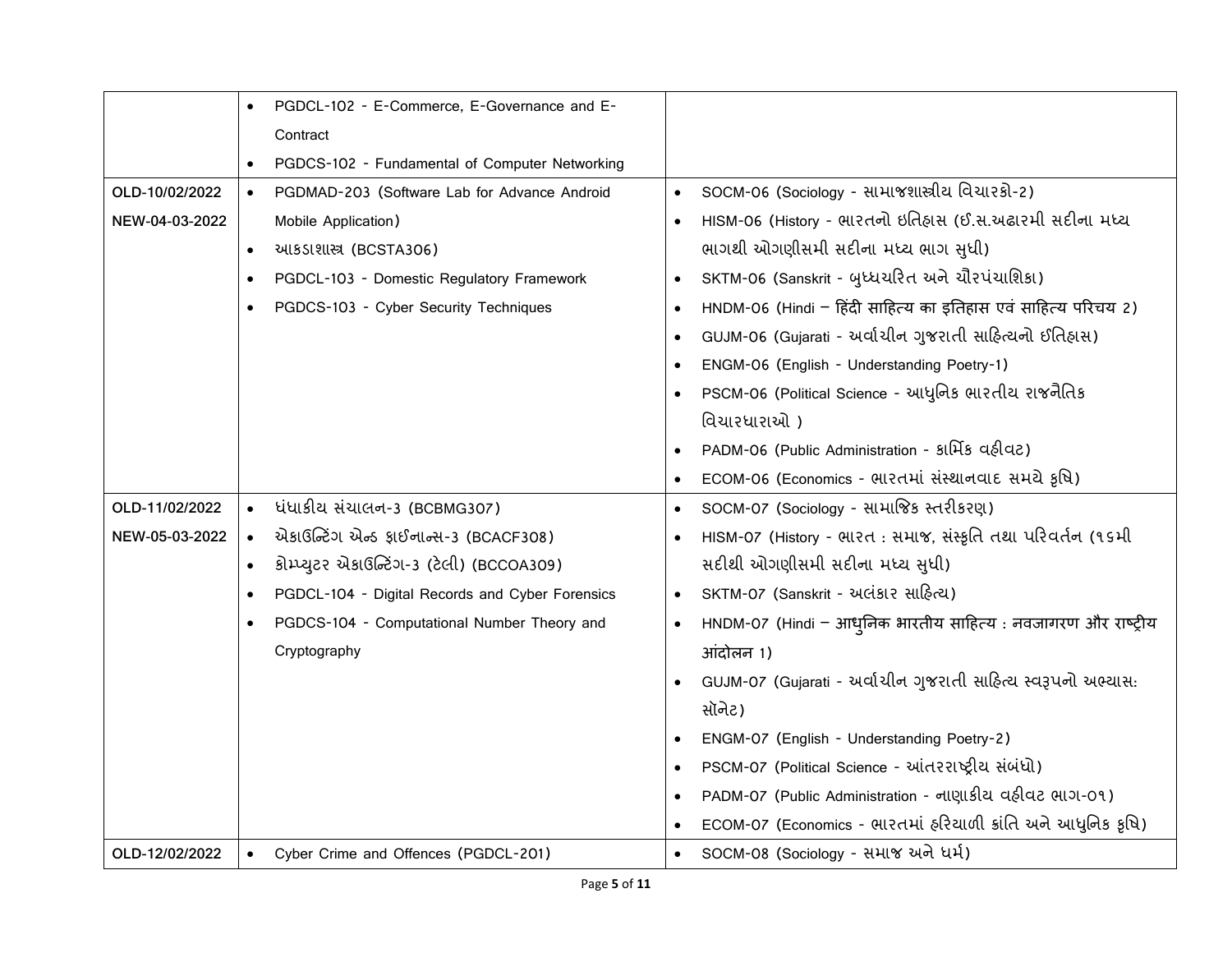| NEW-06-03-2022 |           | Web Development Tools(PGDCS-201)                       |           | HISM-08 (History - આધુનિક ભારતનો ઇતિહાસ: ભાગ-1 (1857-1964)          |
|----------------|-----------|--------------------------------------------------------|-----------|---------------------------------------------------------------------|
|                |           |                                                        |           | SKTM-08 (Sanskrit - cયાવહારિક cયાકરણ અને કર્ણભાર)                   |
|                |           |                                                        |           | HNDM-08 (Hindi - आधुनिक भारतीय साहित्य : नवजागरण और राष्ट्रीय       |
|                |           |                                                        |           | आंदोलन 2)                                                           |
|                |           |                                                        |           | GUJM-08 (Gujarati - ગુજરાતી ભાષાનો સૈહ્રાંતિક અભ્યાસ)               |
|                |           |                                                        |           | ENGM-08 (English - Understanding Drama-1)                           |
|                |           |                                                        |           | PSCM-08 (Political Science - अर्मिड वहीवट)                          |
|                |           |                                                        |           | PADM-08 (Public Administration - नाए। डीय वहीवट साग-0२)             |
|                |           |                                                        |           | ECOM-08 (Economics - વિશ્વમાં આર્થિક વિકાસના અનુભવો)                |
| OLD-13/02/2022 | $\bullet$ | Intellectual Property Rights in Cyber Space(PGDCL-202) | $\bullet$ | SOCM-09 (Sociology - ભારતમાં સામાજિક સમસ્યાઓ)                       |
| NEW-07-03-2022 | $\bullet$ | Cloud Infrastructure and Services                      |           | HISM-09 (History - આધુનિક ભારતનો ઇતિહાસ : ભાગ-2 (1857-1964)         |
|                |           | (PGDCS-202)                                            |           | SKTM-09 (Sanskrit - અપઠિત અનુવાદો,નિબંધો,અને ભાષાવિજ્ઞાન)           |
|                |           |                                                        |           | HNDM-09 (Hindi - हिंदी भाषा : इतिहास और वर्तमान 1)                  |
|                |           |                                                        |           | GUJM-09 (Gujarati - સાહિત્ય સિદ્ધાંત)                               |
|                |           |                                                        |           | ENGM-09 (English - Understanding Drama-2)                           |
|                |           |                                                        |           | PSCM-09 (Political Science - દક્ષિણ એશિયામાં સરકાર અને રાજનીતિ)     |
|                |           |                                                        |           | PADM-09 (Public Administration - જાહેર નીતિનું ધડતર)                |
|                |           |                                                        |           | ECOM-09 (Economics - આધુનિક આર્થિક વૃદ્ધિ અને વિકાસના વર્તમાન       |
|                |           |                                                        |           | પ્રશ્નો)                                                            |
| OLD-14/02/2022 | $\bullet$ | International Regulatory Framework                     |           | SOCM-10 (Sociology - સામાજિક કલ્યાણ અને કાનૂનીકરણ)                  |
| NEW-08-03-2022 |           | (PGDCL-203)                                            |           | HISM-10 (History - ચીન અને જાપાનનો ઇતિહાસ (પ્રથમ વિશ્વયુદ્ધ         |
|                | $\bullet$ | Application and Network Security                       |           | પહેલાનો)                                                            |
|                |           | (PGDCS-203)                                            |           | SKTM-10 (Sanskrit - ભારતીય દર્શનો)                                  |
|                |           |                                                        |           | HNDM-10 (Hindi - हिंदी भाषा : इतिहास और वर्तमान 2                   |
|                |           |                                                        |           | GUJM-10 (Gujarati - ગુજરાતી પ્રશિષ્ટ કૃતિઓનો અભ્યાસ)                |
|                |           |                                                        |           | ENGM-10 (English - Reading the Novel)                               |
|                |           |                                                        |           | PSCM-10 (Political Science - પૂર્વ અને દક્ષિણ -પૂર્વ એશિયામાં સરકાર |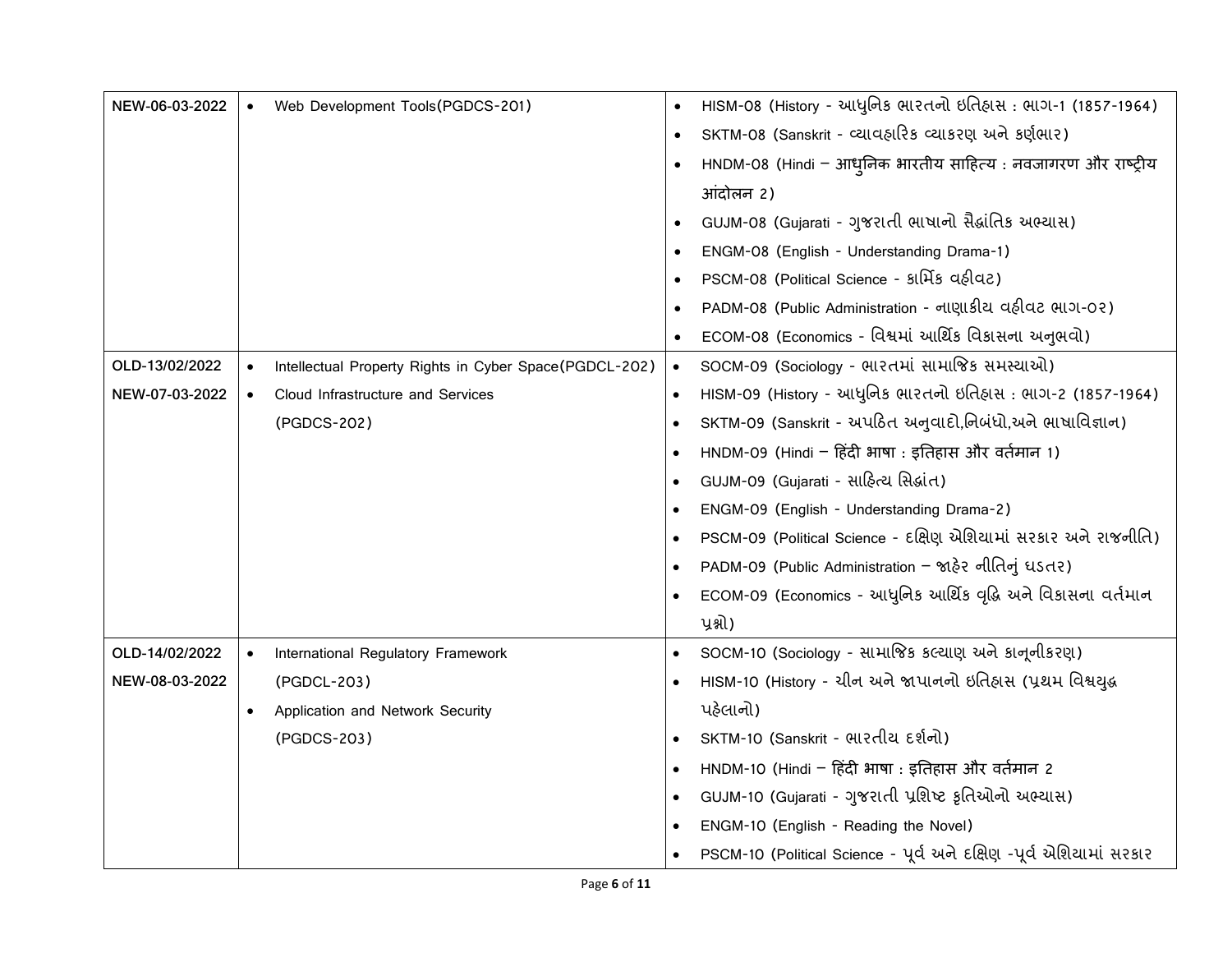|                |                                          | અને રાજનીતિ)                                             |
|----------------|------------------------------------------|----------------------------------------------------------|
|                |                                          | PADM-10 (Public Administration – જાહેર નીતિનું વિશ્લેષણ) |
|                |                                          | ECOM-10 (Economics - આર્થિક વિચારો અને નીતિઓ)            |
| OLD-15/02/2022 | Emerging Issues of Cyber Space           | AEDCOM-01 (નિકાસ પ્રક્રિયા અને દસ્તાવેજીકરણ)             |
| NEW-09-03-2022 | (PGDCL-204)                              | AOMCOM-01/AOM-COM-01 (કાર્યાલય વ્યવસ્થાતંત્ર અને સંચાલન) |
|                | Cyber Attacks and Counter Measures: User | AMKCOM-01/AMK-COM-01 (બજાર પ્રક્રિયા)                    |
|                | Perspective(PGDCS-204)                   | AVESCOM-01/ AVES-COM-01 (મૂલ્ય શિક્ષણ અને આદ્યાત્મિકતા)  |
|                |                                          | AFWCOM-01 (ફીચર લેખન)                                    |
|                |                                          | AWRCOM-01 (રેડિયો માટે લેખન)                             |
|                |                                          | ASPCOM-01 (સેક્રેટરીયલ પ્રેક્ટીસ)                        |

**ઈ.ચા. કન્ટ્રોલર ઓફ એકઝામિનેશન**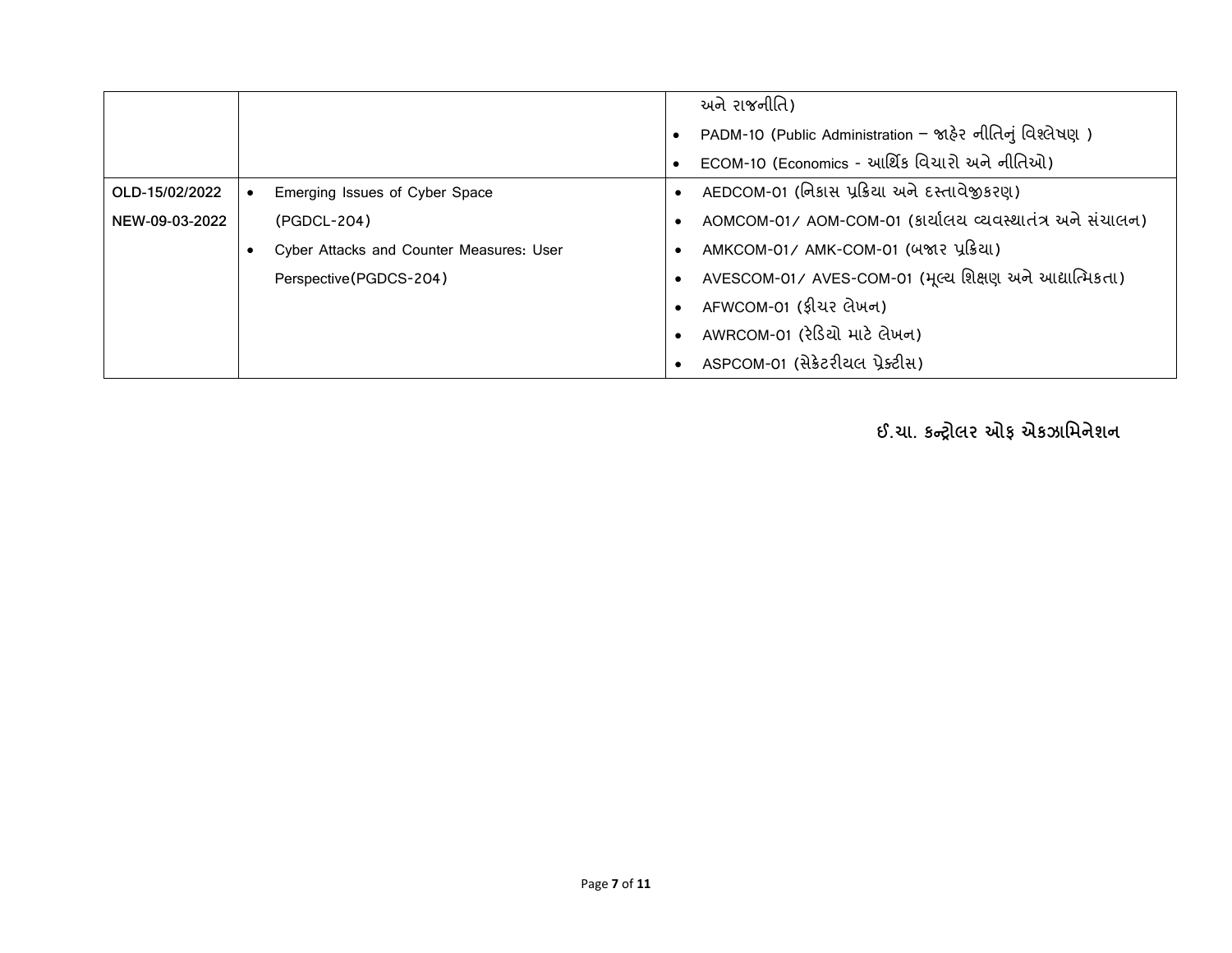

### .<br>ડૉ. બાબાસાહેબ આંબેડકર ઓપન યુનિવર્સિટી (ગુજરાત સરકાર દ્વારા સ્થાપિત)

"જ્યોતિર્મય" પરિસર, ડૉ બાબાસાહેબ આંબેડકર ઓપન .યુનિવર્સિટી માર્ગ , સરખેજગાંધીનગર હાઇવે-, છારોડી, અમદાવાદ ૩૮૨૪૮૧-

## <u>સત્રાંત પરીક્ષા : જાન્યુઆરી–2022</u>

New Courses (B.A.)

| <b>DATE</b>    | 04:00 TO 06:00                                                                             |
|----------------|--------------------------------------------------------------------------------------------|
| OLD-27/01/2022 | SKT-COM-101 (Compulsory Subject - 01 Sanskrit)                                             |
| NEW-14-02-2022 |                                                                                            |
| OLD-28/01/2022 | GUJ-COM-101 (Compulsory Subject - 01 Gujarati)                                             |
| NEW-15-02-2022 |                                                                                            |
| OLD-29/01/2022 | ENG-COM-101 (Compulsory Subject - 01 English)<br>$\bullet$                                 |
| NEW-16-02-2022 |                                                                                            |
| OLD-30/01/2022 | SKTM/S-101 (સંસ્કૃત પદ્ય અને ગદ્ય સાહિત્ય)<br>$\bullet$                                    |
| NEW-17-02-2022 |                                                                                            |
| OLD-31/01/2022 | GUJM/S-101 (ગુજરાતી ગદ્ય)<br>$\bullet$                                                     |
| NEW-18-02-2022 |                                                                                            |
| OLD-01/02/2022 | ENGM/S-101 (Introduction to Literature)                                                    |
| NEW-19-02-2022 |                                                                                            |
| OLD-02/02/2022 | SOCM/S-101 (સમાજશાસ્ત્ર પરિચય)                                                             |
| NEW-20-02-2022 |                                                                                            |
| OLD-03/02/2022 | HISM/S-101 (પ્રાચીન ભારતનો ઇતિહાસ (પ્રાગૈતિહાસિક યુગથી ઈ.સ.ની છઠ્ઠી સદી સુધી)<br>$\bullet$ |
| NEW-21-02-2022 |                                                                                            |
| OLD-04/02/2022 | PSCM/S-101 (राञ्चशास्त्रनो परियय)<br>$\bullet$                                             |
| NEW-22-02-2022 |                                                                                            |
| OLD-05/02/2022 | $ECOM/S-101$ (પ્રારંભિક અર્થશાસ્ત્ર)<br>$\bullet$                                          |
| NEW-23-02-2022 |                                                                                            |
| OLD-06/02/2022 | SKTM/S-102 (સંસ્કૃત નાટ્ય, સ્તોત્ર અને મુક્તક કાવ્યો)<br>$\bullet$                         |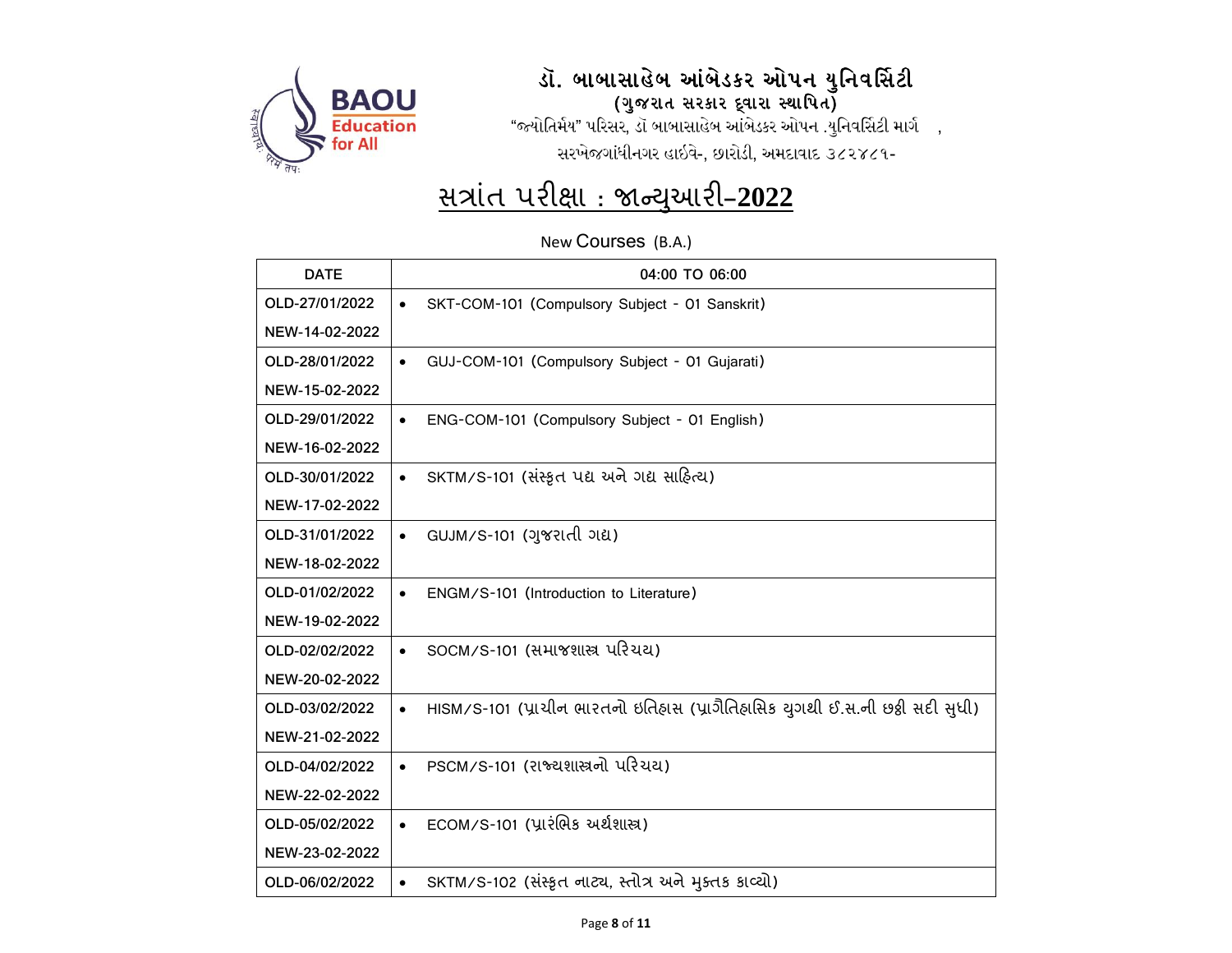| NEW-24-02-2022 |                                                                                |
|----------------|--------------------------------------------------------------------------------|
| OLD-07/02/2022 | GUJM/S-102 (ગુજરાતી પદ્ય)<br>$\bullet$                                         |
| NEW-25-02-2022 |                                                                                |
| OLD-08/02/2022 | ENGM/S-102 (Introduction to English Language and Structure)<br>$\bullet$       |
| NEW-02-03-2022 |                                                                                |
| OLD-09/02/2022 | SOCM/S-102 (ભારતમાં સમાજ)<br>$\bullet$                                         |
| NEW-03-03-2022 |                                                                                |
| OLD-10/02/2022 | HISM/S-102 (ગુજરાતનો ઇતિહાસ (પ્રાગૈતિહાસિક યુગથી ઈ.સ. ૧૩૦૪ સુધી))<br>$\bullet$ |
| NEW-04-03-2022 |                                                                                |
| OLD-11/02/2022 | PSCM/S-102 (સરકારી તંત્રવ્યવસ્થા)<br>$\bullet$                                 |
| NEW-05-03-2022 |                                                                                |
| OLD-12/02/2022 | ECOM/S-102 (ભારતીય અર્થતંત્રનો પરિચય)<br>$\bullet$                             |
| NEW-06-03-2022 |                                                                                |

**ઈ.ચા. કન્ટ્રોલર ઓફ એકઝામિનેશન**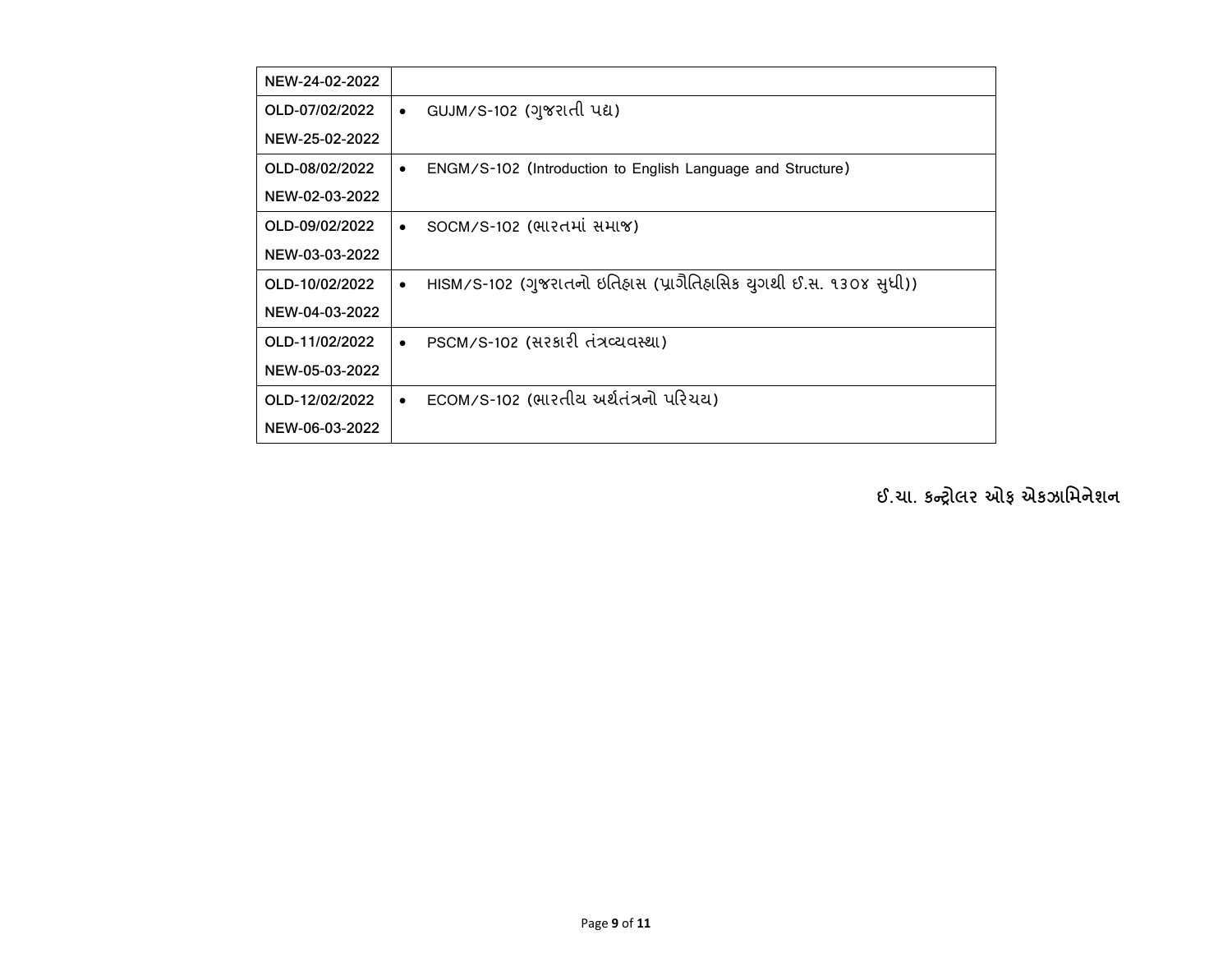

#### .<br>ડૉ. બાબાસાહેબ આંબેડકર ઓપન યુનિવર્સિટી (ગુજરાત સરકાર દ્વારા સ્થાપિત)

"જ્યોતિર્મય" પરિસર, ડૉ બાબાસાહેબ આંબેડકર ઓપન .યુનિવર્સિટી માર્ગ , સરખેજગાંધીનગર હાઇવે-, છારોડી, અમદાવાદ ૩૮૨૪૮૧-

## <u>મત્રાંત પરીક્ષા : જાન્યુઆરી-2022</u>

New Courses (B.A.)

| <b>DATE</b>    | 01:00 TO 03:00                                               | 04:00 TO 06:00                                      |
|----------------|--------------------------------------------------------------|-----------------------------------------------------|
| OLD-13/02/2022 | SKT-COM-202 (સંસ્કૃત કથાસાહિત્ય)<br>$\bullet$                | ENG-COM-202 (ફરજિયાત-અંગ્રેજી)<br>$\bullet$         |
| NEW-07-03-2022 |                                                              |                                                     |
| OLD-14/02/2022 | GUJ-COM-202 (ફરજિયાત-ગુજરાતી)<br>$\bullet$                   |                                                     |
| NEW-08-03-2022 |                                                              |                                                     |
| OLD-15/02/2022 | SKTM/S-203 (આર્ષ મકાવ્યો)<br>$\bullet$                       | HISM/S-203 (ભારતનો ઇતિહ્રાસ<br>$\bullet$            |
| NEW-09-03-2022 |                                                              | (ઈ.સ.650 થી 1526 સુધી))                             |
| OLD-16/02/2022 | ENGM/S-203 (History of English Literature - I)<br>$\bullet$  | PSCM-205 (લોકશાહીનાં પાયાના સિદ્ધાંતો)<br>$\bullet$ |
| NEW-10-03-2022 |                                                              |                                                     |
| OLD-17/02/2022 | PSCM/S-203 (ભારતીય સરકાર અને રાજકારણ)<br>$\bullet$           | PSCM/S-204 (ભારતમાં પંચાયતી રાજ)<br>$\bullet$       |
| NEW-11-03-2022 |                                                              |                                                     |
| OLD-18/02/2022 | SKTM/S-204 (વૈદિક સાહિત્ય અને ઉપનિષદ)                        | HISM/S-204 (ગુજરાતનો ઇતિહ્રાસ<br>$\bullet$          |
| NEW-12-03-2022 |                                                              | (ઈ.સ.1304 થી 1818 સુધી))<br>$\bullet$               |
| OLD-19/02/2022 | ENGM/S-204 (Study of Short Story)<br>$\bullet$               | ECOM/S-204 (ગુજરાતનું અર્થતંત્ર)                    |
| NEW-13-03-2022 |                                                              |                                                     |
| OLD-20/02/2022 | SKTM-205 (અલંકારશાસ્ત્ર અને નાટ્યસાહિત્ય)<br>$\bullet$       | HISM-205 (આધુનિક વિશ્વનો ઇતિહાસ<br>$\bullet$        |
| NEW-14-03-2022 |                                                              | (નવ જાગૃતિથી રાષ્ટ્રસંઘ સુધી))                      |
| OLD-21/02/2022 | ENGM-205 (Study of Novel)<br>$\bullet$                       |                                                     |
| NEW-15-03-2022 |                                                              |                                                     |
| OLD-22/02/2022 | GUJM/S-203 (મધ્યકાલીન ગુજરાતી સાહિત્યનો                      | SOCM/S-203 (ભારતમાં સામાજિક સમસ્યાઓ                 |
| NEW-16-03-2022 | ઇતિહ્રાસ)                                                    | (Social Problems in India))                         |
| OLD-23/02/2022 | GUJM/S-204 (મધ્યકાલીન ગુજરાતી સાહિત્યનું સ્વરૂપ<br>$\bullet$ | SOCM/S-204 (ગ્રામીણ સમાજશાસ્ત્ર (Rural<br>$\bullet$ |